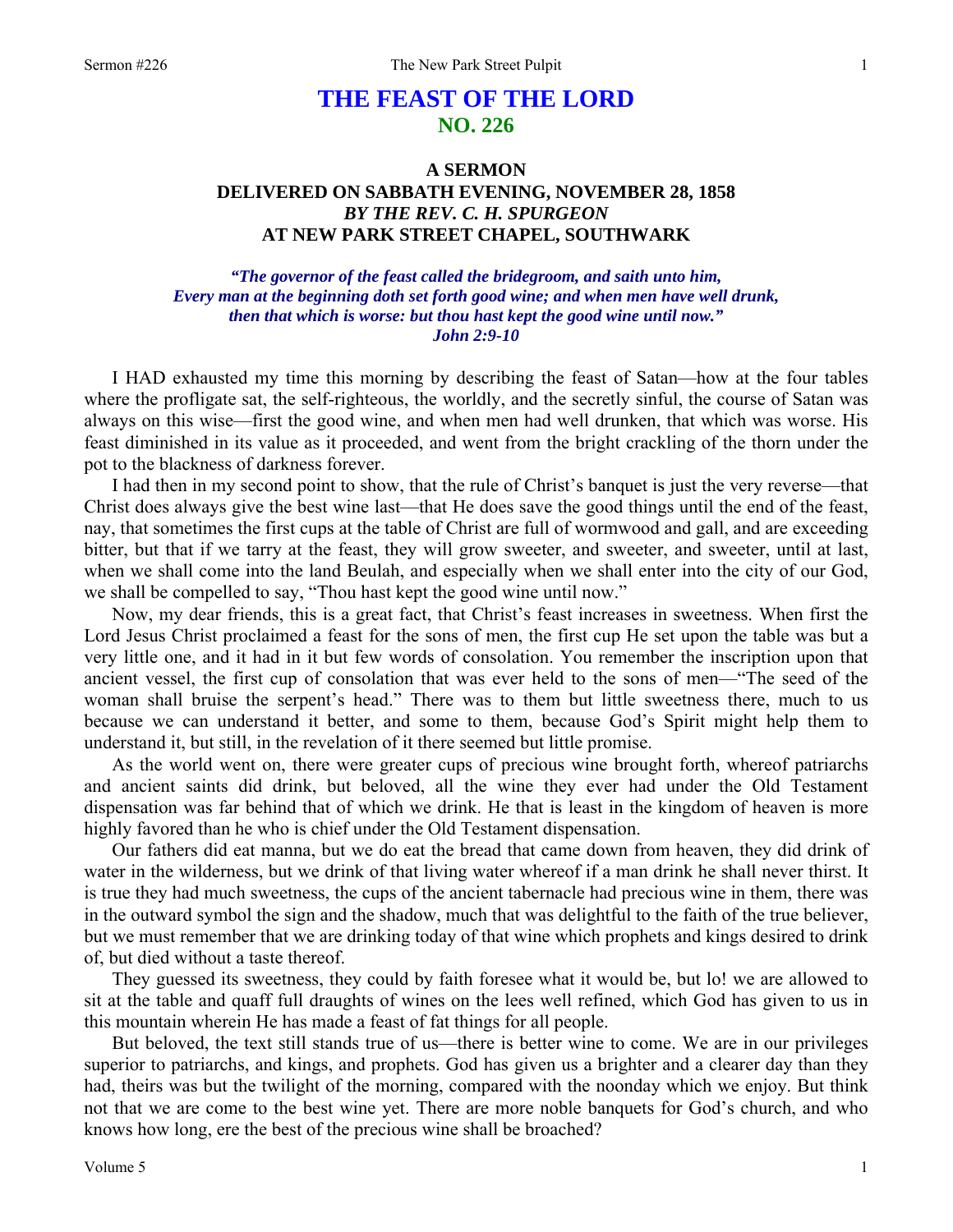Do you not know that the King of heaven is coming again upon this earth, Jesus Christ, who came once and broached His heart for us on Calvary, is coming again to flood the earth with glory. He came once with a sin offering in His hand, behold, He comes no more with a sin offering, but with the cup of salvation and of thanksgiving, to call upon the name of the Lord and joyously to take unto Himself the throne of His father David.

You and I, if we be alive and remain, shall yet set that cup to our lips, and if we die, we have this privilege, this happy consolation that we shall not be behind hand, for "The trumpet shall sound, and the dead shall be raised incorruptible," and we shall drink of that millennial wine which Christ our Savior has reserved to the last.

Saints! ye cannot tell what golden goblets those are of which ye shall drink in the thousand years of the Redeemer's triumph. You cannot tell what wine, sparkling and red, that shall be which shall come from the vintage of the hills of glory, when He whose garments are red with treading the winepress shall descend in the great day and stand upon the earth.

Why, the very thought of this cheered Job. "I know that my Redeemer liveth, and that He shall stand at the latter day upon the earth: and though after my skin worms destroy this body, yet in my flesh shall I see God." Let this rejoice and cheer you, Christian, that the good wine is kept even unto that time.

And now, having shown that this is the rule of Christ in the great dispensation which He uses to all His church, I shall come to the subject of this evening, which is this, First, *The fact that the believer shall find that Christ keeps for him the best wine till the last,* secondly, *The reason of Christ for so doing,* and thirdly, *The lesson which we ought to learn*.

**I.** First, THE FACT THAT CHRIST KEEPS HIS GOOD WINE TILL LAST.

I was thinking as I rode here, how very true this is of some of God's people. Why there are some of God's best beloved who have their names upon the breastplate of the great High Priest, who are purchased with His blood, and are very dear to His soul, who have not known from their youth up what it is to get out of the depths of poverty. They have to live from hand to mouth, not knowing one day whence another meal shall come.

How many more there are of God's people who are lying on beds of affliction! Some of the most precious of God's diamonds are lying on the dunghill of disease. You may go and climb to many a chamber where you shall see the victims of all kinds of diseases, loathsome, protracted, and painful, and you shall see God's dear ones languishing out a dying life.

I might point you to others of God's servants, whose days are spent in toil. There is needed for the human body and especially for the soul, a little rest and a little of the food of knowledge, but these have had so little instruction that they cannot get mental food ready for themselves, if they read they can scarcely understand, and they have hard bondage in this life which makes their life bitter and hinders them from knowledge. They have to work from morning to night, with scarce a moment's rest.

Oh, beloved, will it not be true of them, when death shall give them their discharge, when they shall leave this world, which has been to them, with an emphasis, a vale of tears? Will not they have to say, "Thou hast kept the good wine until now"? Oh, what a change for her who has come limping along these many Sabbaths to the sanctuary! for there she shall go no more up to the Lord's house limping and lame, but the "lame man shall leap like the hart," and like Miriam, she shall dance with the daughters of Israel!

Ah, you may have had to suffer sickness and sorrow and pain, blindness and deafness, and a thousand of this world's ills, what a change for you when you find them all gone! No racking pains, no pining want, no anxious care. You shall not have to cry for the sunlight to penetrate your abodes, or weep because your sight is failing through incessant labor with that murderous needle, but you shall see the light of God, brighter than the light of the sun, and you shall rejoice in the beams that proceed from His countenance!

You shall have no more infirmities, immortality shall have covered and swallowed them up, that which was sown in weakness shall be raised in power, that which was sown disordered, full of pain and sorrow and disjointed and full of agony, shall be raised full of delectable delights, no more capable of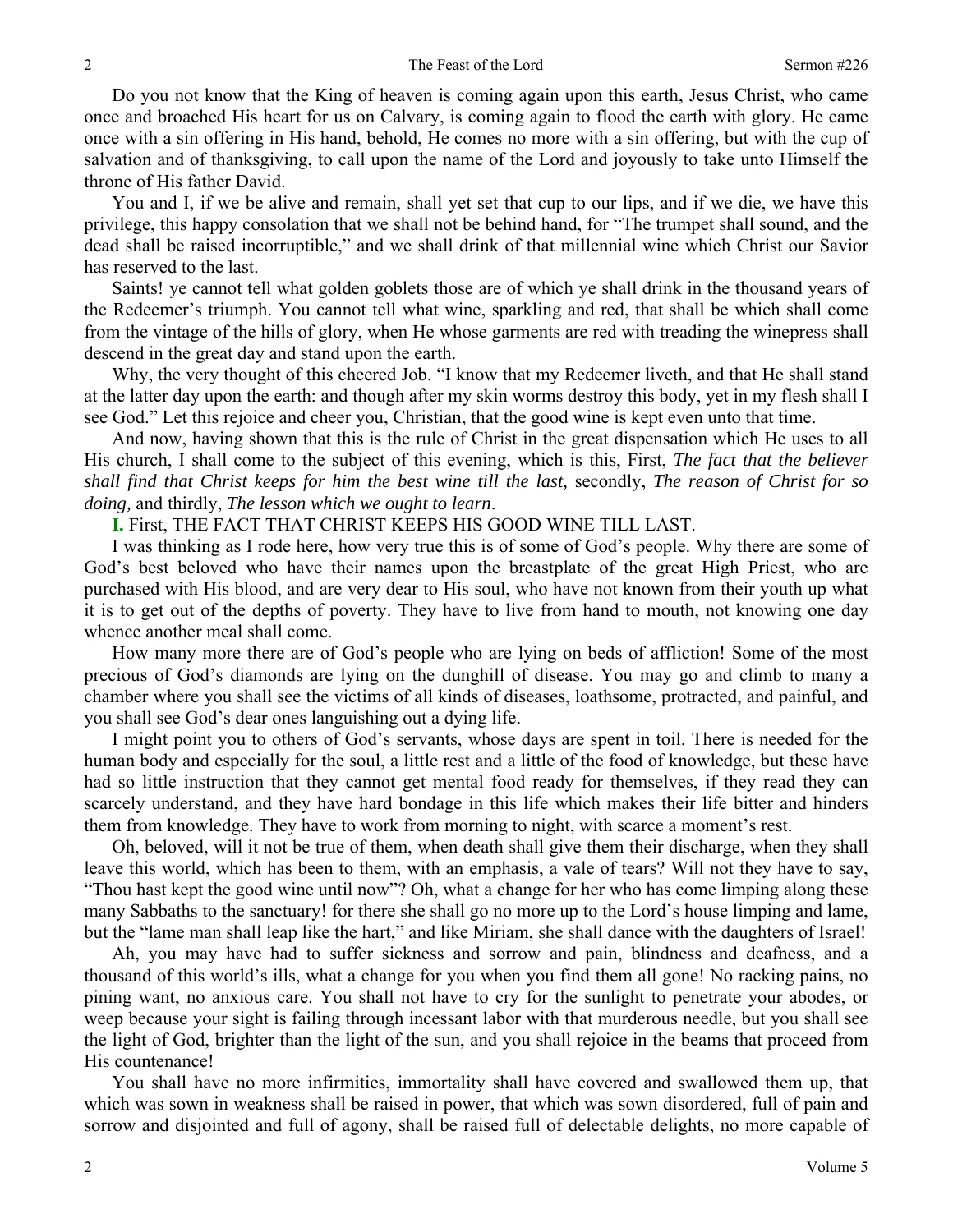## Sermon #226 The Feast of the Lord

anguish, but quivering with joy and bliss unspeakable. You shall no more be poor, you shall be rich, richer than the miser's dream. You shall no more have to labor, there shall you rest upon your beds, each one of you walking in your uprightness. You shall no more suffer from neglect and scorn and ignominy, and persecution, you shall be glorified with Christ in the day when He shall come to be admired of them that love Him. What a change for such!

The best wine indeed is kept to the last in their case, for they have never had any good wine here to the eyes of men, though secretly they have had many a drink from the bottle of Jesus. He has often put His cordial cup to their lips. They have been like the ewe lamb that belonged to the man in Nathan's parable, they have drunk out of Christ's own cup on the earth, but still even sweeter than that cup shall be the draught which they shall receive at the last.

But my dear friends, although I put these first, as especially feeling the change because we can see the difference, yet will it be true of the most favored of God's children, all of them shall say, "The best wine is kept till now."

Of all the men whom I might envy, I think I should first of all envy the apostle Paul. What a man! How highly favored! how greatly gifted! how much blessed! Ah, Paul, you could talk of revelations and of visions from on high. He heard things which it was unlawful for a man to utter, and he saw that which few eyes have ever seen. He was caught up into the third heaven. What draughts of joy the apostle Paul must have had! what lookings into the deep things of God! What soarings into the heights of heaven! Perhaps there was never a man who was more favored of God, to have his mind expanded, and then to have it filled full with the wisdom and the revelation of the knowledge of the Most High.

But ask the apostle Paul whether he believes there is anything better to come, and he tells you, "Now we see through a glass darkly, but then shall we see face to face; now we know in part, but then shall we know even as we are known." He was evidently expecting something more than he had received, and beloved, he was not disappointed. There was a heaven as much above all the enjoyments of Paul, as the enjoyments of Paul were above the depressions of his spirit when he said, "O wretched man that I am, who shall deliver me from the body of this death?"

There are children of God who have all that they can need of this world's goods, they seem to be free from earthly care, and they have faith enough to trust their God with regard to the future. Their faith is firm and strong, they have much love to the Redeemer, they are engaged in some delightful work, and the Holy Spirit attends that work with great success.

Their days follow steadily one after another, like the waves of the still calm sea. God is with them, and they are greatly blessed, they spread out their roots by the river; their leaf also does not wither, and whatsoever they do, it prospers, whichever way they turn their hand, the Lord their God is with them, in whatsoever land they put their feet they are like Joshua, that land is given to them to be an inheritance to them forever.

But beloved, even these shall see greater things than they have as yet beheld. High as their Master has taken them into the house of banqueting, lofty though the room be in which they now feast, the Master shall say to them, "Come up higher." They shall know more, enjoy more, feel more, do more, possess more. They shall be nearer to Christ, they shall have richer enjoyments and sweeter employments than they have had, and they shall feel that their Master has kept His good wine even until now.

Entering into particulars for a moment, very briefly, I must just observe that there are many aspects under which we may regard the heavenly state, and in each of these we shall have to say that Christ has kept the good wine until then. Here on earth the believer enters into rest by faith, the Christian enjoys rest even in the wilderness, the promise is fulfilled. "They shall dwell safely in the wilderness, and sleep in the woods." God gives to His beloved sleep, there is a peace that passes all understanding, which we may enjoy even in this land of turmoil, strife, and alarms—a peace which the worldling knows not of, nor can he guess it.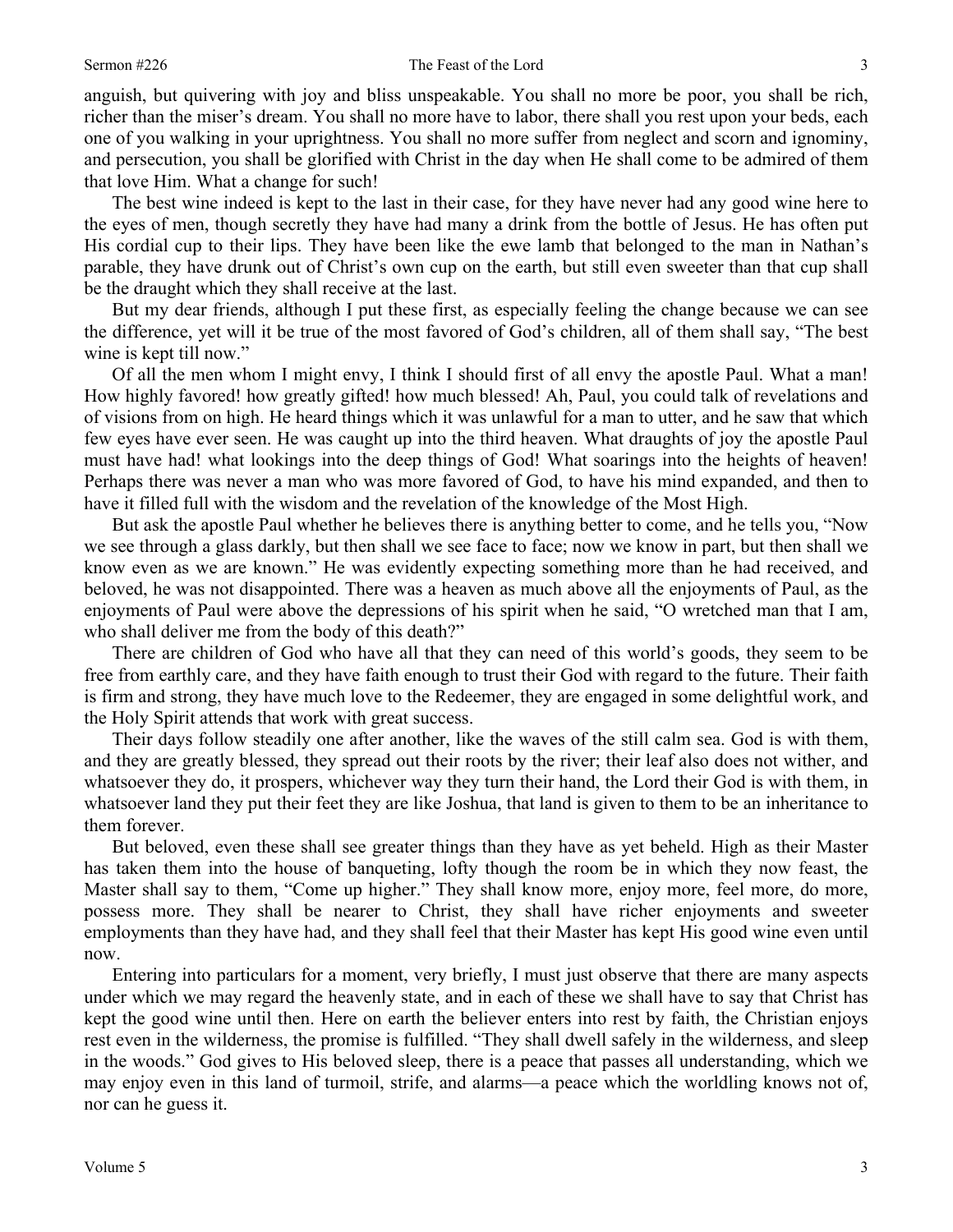*"A holy calm within the heart, The pledge of glorious rest. Which for the church of God remains, The end of cares, the end of pains."* 

But beloved, drink as we may of the cup of peace, the good wine is kept until a future time. The peace we drink today is dashed with some drops of bitter. There are disturbing thoughts, the cares of this world *will* come, doubts *will* arise, live as we may in this world, we must have disquietudes, thorns in the flesh must come. But oh! the "rest that remaineth for the people of God." What good wine that shall be! God has a sun without a spot, a sky without a cloud, a day without a night, a sea without a wave, a world without a tear. Happy are they who, having passed through this world, have entered into rest, and ceased from their own works as God did from His, bathing their weary souls in seas of heavenly rest.

View heaven under another aspect. It is a place of *holy company*. In this world we have had some good wine of sweet company. We can tell of many of the precious sons of Zion with whom we have taken sweet counsel, blessed be the Lord, the righteous have not all failed from among men.

Some of you can remember golden names that were very dear to you in the days of your youth—of men and women with whom you used to go up to God's house and take sweet counsel. Ah, what words used to drop from their lips, and what sweet balm you had in the days of your sorrow when they comforted and consoled you, and you have friends still left to whom you look up with some degree of reverence, while they look upon you with intense affection.

There are some men who are comforters to your soul, and when you talk to them you feel that their heart answers to your heart, and that you can enjoy union and communion with them. But beloved, the good wine is kept till the last.

All the fellowship with the saints that we have had here, is as nothing compared with what we are to enjoy in the world to come. How sweet it is for us to recollect that in heaven we shall be in the company of the best men, the noblest men, the most mighty men, the most honorable and the most renowned. We shall sit with Moses and talk with him of all his life of wonders, we shall walk with Joseph, and we shall hear from him of the grace that kept him in his hour of peril. I doubt not you and I shall have the privilege of sitting by the side of David, and hearing him recount the perils and the deliverances through which he passed.

The saints of heaven make but one communion, they are not divided into separate classes, we shall be allowed to walk through all the glorious ranks and hold fellowship with all of them, nor need we doubt but that we shall be able to know them all. There are many reasons which I could not now enumerate, for it would occupy too much time, that seem to my mind to settle the point that in heaven we shall know even as we are known, and shall perfectly know each other, and that indeed, makes us long to be there. "The general assembly and church of the firstborn, whose names are written in heaven."

Oh, to get away from this poor church here, that is full of strifes and divisions, and bickerings and jealousies and animosities—to get away from the society of men that are full of infirmities, although they have much grace, and to get into a place where there shall be no infirmities in those with whom we talk—no hasty tempers—where we cannot possibly strike a chord that would make a jarring note—when it shall not be in our power to raise among those holy birds of paradise a cause of strife—when we shall walk in the midst of them all, and see love beaming from every eye, and feel that deep affection is seated in every heart.

Oh, that will be the best wine. Are you not longing to drink of it?—to enter into that great church fellowship, and attend those glorious church meetings,

> *"Where all the chosen race Shall meet around the throne, To bless the conduct of His grace,*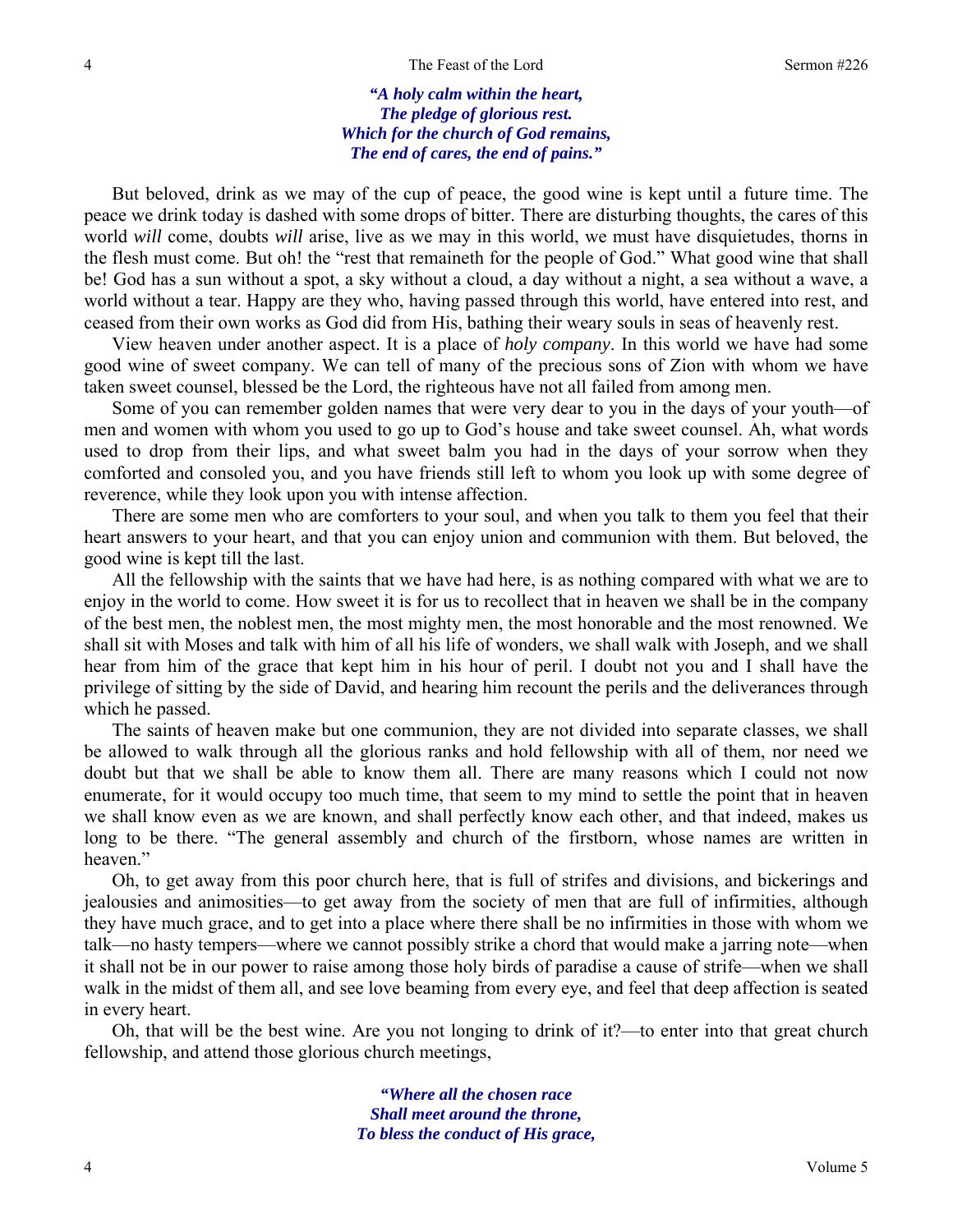### Sermon #226 The Feast of the Lord

## *And make His wonders known."*

Again, look at heaven, if you will, in the point of *knowledge*. We know very much on earth that makes us happy, Jesus Christ has taught us many things that give us joy and gladness. It *is* a world of ignorance, but still, through grace we have entered into the school of the Gospel, and we have learned some sweet truths.

It is true we are very much like the boy who is beginning to write. We had to make many ugly pothooks and hangers, and we have not yet learned to write the sweet running hand of joy, but nevertheless, the Lord has taught us some great truths to fill our heart with joy—the great doctrine of election, the knowledge of our redemption, the fact of our security in Christ, these great but simple doctrines have filled our hearts with bliss.

But brethren, the best wine is kept till the last, when the Lord Jesus Christ shall take the book and break the seals thereof, and permit us to read it all, then shall we rejoice indeed, for the best wine will be at our lips. There are old casks of knowledge that contain the richest wine, and Christ shall stave them in, and we shall drink of them to the full. It is not fit that we should know all things now—we could not bear many things, and therefore Christ keeps them back, but—

> *"There shall you see and hear and know All you desired or wished below, And every power find sweet employ In that eternal world of joy."*

You may, if you please, look at heaven in another sense—as a place of *manifestations and of joys*. Now this world is a place of manifestations to the believer. Shall I venture for a moment, or even for a second, to talk of manifestations of Himself which Christ is pleased to afford to His poor children on earth? No, beloved, your own experience shall supply my lack. I will only say that there are times when the Lord Jesus says unto His beloved, "Come, my beloved, let us go forth into the field; let us lodge in the villages. Let us get up early to the vineyards; let us see if the vine flourish, whether the tender grape appear, and the pomegranates bud forth: there will I give thee my loaves."

But what must be the fellowship of heaven? I fail tonight in attempting to talk to you of the best wine for this simple reason—I believe there are very few men that can preach of heaven so as to interest you much, for you feel that all we can say is so far behind the reality that we might as well leave it alone.

Baxter might write a *Saint's Rest*, but I am no Baxter—would God I were! The day may come perhaps, when I may talk more copiously of these blessings, but at present, in my own soul, when I begin to talk of the communion of heaven, I seem overcome, I cannot imagine it, for the next thought that always succeeds my first attempt to think of it, is a thought of overwhelming gratitude, coupled with a kind of fear that this is too good for such an unworthy worm as I.

It was a privilege for John to put his head on the Master's bosom, but that is nothing compared with the privilege of lying in His embrace forever. Oh! we must wait until we get there, and as one of old said, "In five minutes you shall know more of heaven than I could tell you in all my life."

It needs but that we should see our Lord, that we should fly into His arms, that we should feel His embrace, that we should fall at His feet, and was I about to say, weep for joy! No, that were impossible, but lie there as it were dissolved away in ecstasy—to feel that we at least have arrived in that dear place which He has spoken to us of when He said, "Let not your heart be troubled; ye believe in God, believe also in me; in my Father's house there are many mansions; if it were not so I would have told you; I go to prepare a place for you." Truly He has kept the best wine until the last.

**II.** And now, WHAT IS OUR LORD'S REASON FOR DOING THIS?

That was the second point. Very briefly.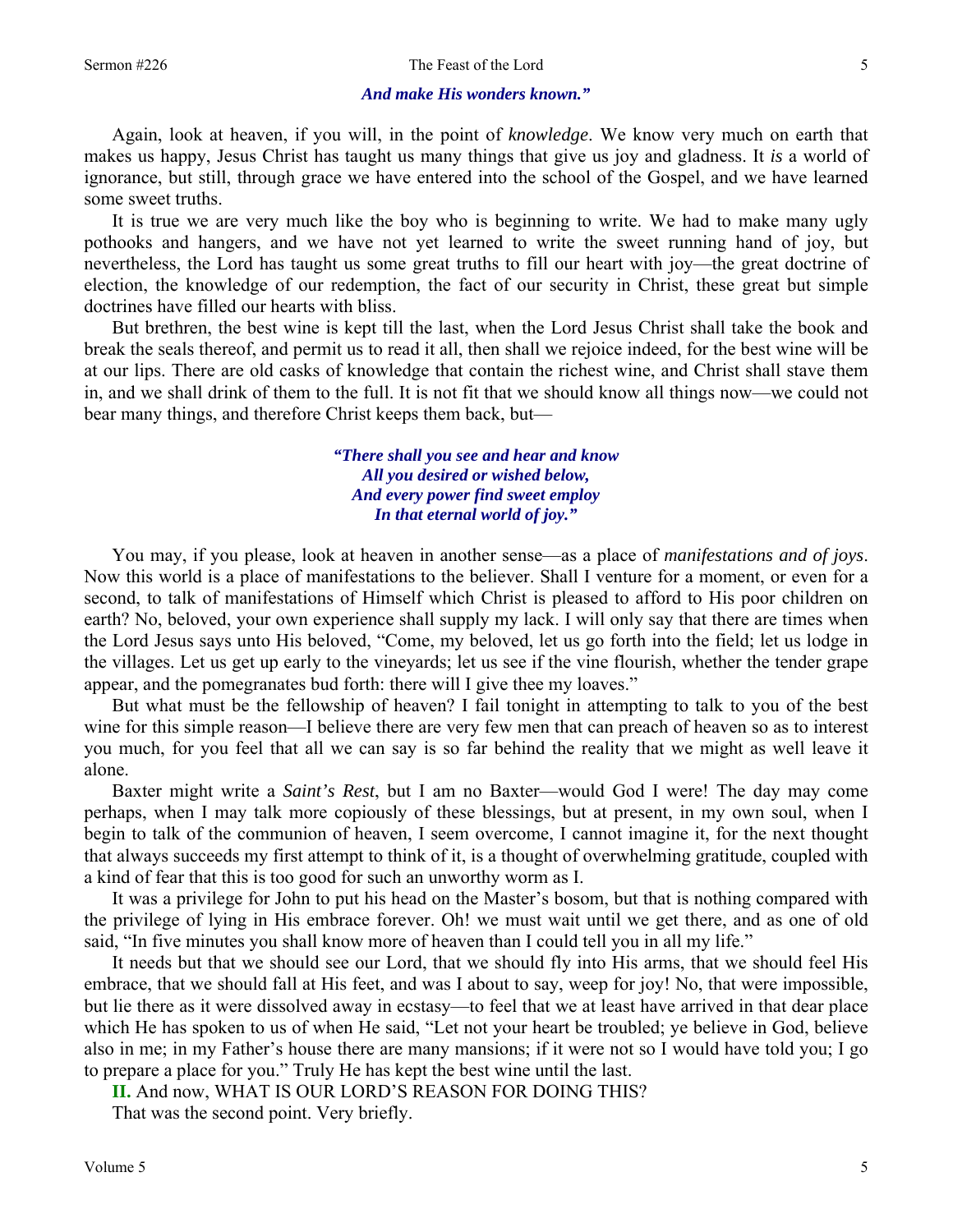The Lord might have given us the best wine first, but He will not act as the devil does, He will always make a broad distinction between His dealings and the dealings of Satan.

Again, He will not give us the best wine first because that is not His good pleasure. "Fear not, little flock, it is your Father's good pleasure to give you the kingdom." That is the only reason why you will get it at all, and the reason why you do not receive it now is because it is not your Father's good pleasure that you should have it just yet.

Again, your Father does not give you the good wine now because He is giving you an appetite for it. At the old feasts of the Romans, men used to drink bitter things and all kinds of singular and noxious mixtures to make them thirsty.

Now, in this world, God is, as it were, making His children thirsty so that they may take deeper draughts of heaven. I cannot think that heaven would be so sweet to me if I had not first to dwell on earth. Who knows best the sweet of rest? Is it not the laborer? Who understands best the joy of peace? Is it not the man who has dwelt in the land of war? Who knows most the sweetness of joy? Is it not the man who has passed through a world of sorrow? You are having your appetites sharpened by these trials, you are being made ready to receive the fullness of joy that is at the presence of God forever.

Again, the Lord has this also in view. He is making you fit for the best wine, that He may be glorified by the trial of your faith. If it were in my power to go to heaven tonight, and I could enter there, yet if I should have a suspicion that there was more to do or more to suffer here, I would infinitely prefer to wait my Father's time, because I think in heaven we shall bless God for all we have suffered.

When it is all over, how sweet it will be to talk of it! When you and I shall meet each other in the streets of heaven—and there are some of you who have had but few trials, but few doubtings and fearings, and tribulations and conflicts—you will talk of how God delivered you, but you will not be able to talk as some of the tried saints will.

Ah! what sweet stories some of them will tell! I should like to go by the side of Jonah, and hear how he went down to the bottom of the mountains, and how he thought the earth with her bars was about him forever. And Jeremiah—I often think what a deal we shall get out of Jeremiah in eternity—what *he* will have to tell who took such plunges into the sea of sorrow! And David too, the sweet psalmist, so full of experience, he will never have done talking of what the Lord has done for him! And I think you and I, when we get to heaven, will have enough to think of.

As a poor woman once said, when she was in great doubt and fear whether she should be saved at all, she said in her prayer, "Lord, if Thou wilt save me, only one thing I can promise Thee. If Thou wilt take me to heaven, Thou shalt never hear the last of it, for I will praise Thee while immortality lasts, and I will tell the angels that He saved ME."

And this is the constant burden of heaven. They are each one wondering that he is there. Beloved, if we did not have to pass through these trials and troubles, and these soul conflicts, and such like, we should have very little to talk about in heaven. I have no doubt that the babes in paradise are as happy as the rest, but I do not wish to be a babe in paradise. I bless God I did not go to heaven when an infant, I shall have the more to praise God for when I shall look back through a life of mercies, a life of trials, and yet a life of sustaining grace. There will be a louder song because the deeper have been our troubles. These, I think, are some of God's reasons.

**III.** And now, dear brethren and sisters, what shall I say about the LESSON WE ARE TO LEARN FROM THIS FACT of Christ keeping the best wine until now?

Going home the other night, I noticed the difference between the horse's pace in coming here and going home, and I thought to myself, "Ah! the horse goes well because he is going home," and the thought struck me, "How well a Christian ought to go because he is going home." You know, if we were going *from* home, every rough stone in the road might check us, and we might need a good deal of whip to make us go. But it is going home.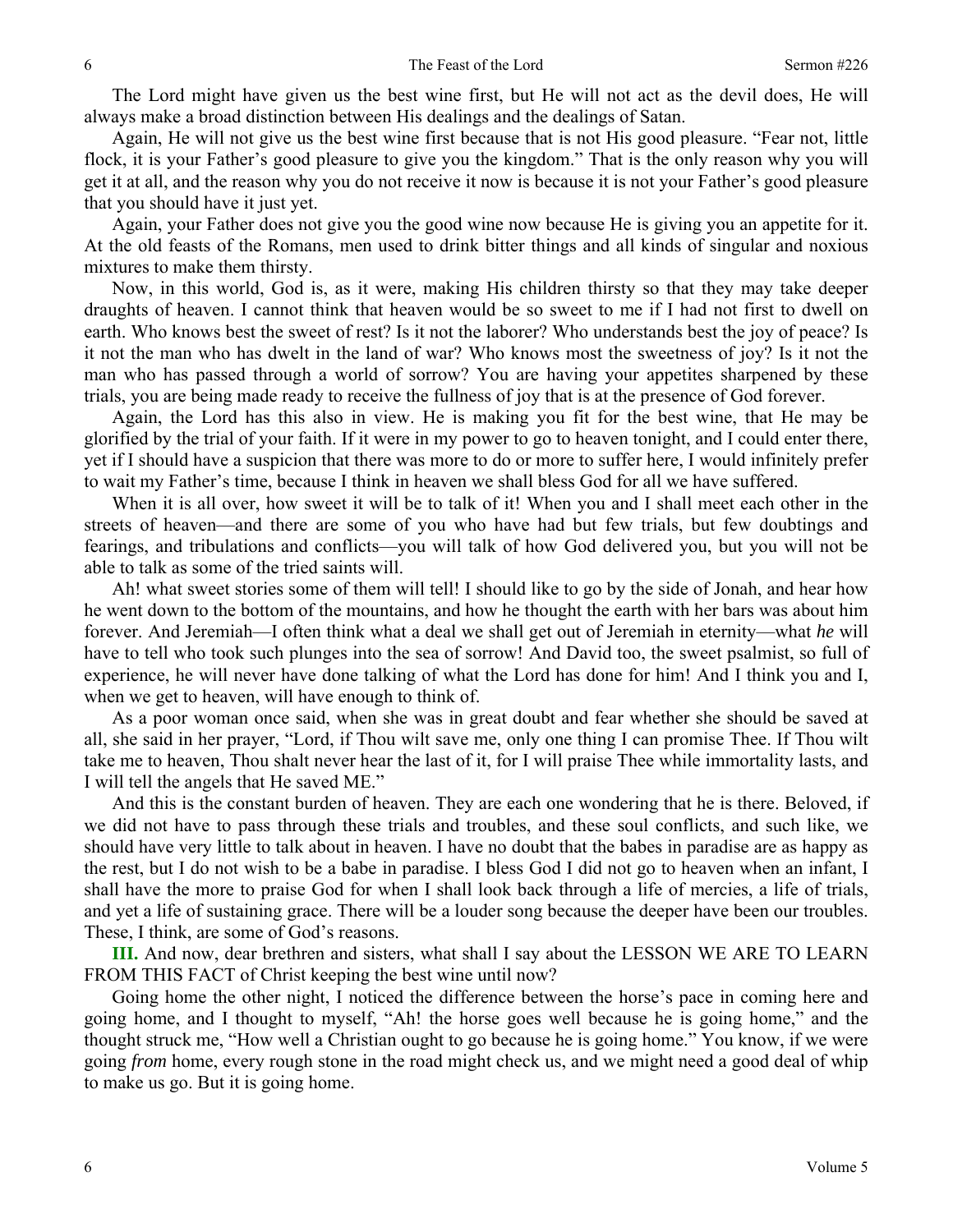Bless God, every step we take is going home. It may be knee-deep in trouble, but it is all on the road, we may be ankle-deep in fear, but it is going home, I may stumble, but I always stumble homewards. All my afflictions and griefs, when they cast me down, but cast me onwards towards heaven.

The mariner does not mind the waves if every wave sends him nearer his haven, and he does not care how loudly howl the winds, if they only blow him nearer port. That is the Christian's happy lot, he is going homeward. Let that cheer you, Christian, and make you travel on joyfully, not needing the whip to urge you to duty, but always going on with alacrity through duty and through trial because you are going homeward.

Again, if we have the best things to come, dear friends, do not let us be discontented. Let us put up with a few of the bad things now, for they only seem to be so. A traveler who is on a journey in a hurry, if he has to stay for a night at an inn, he may grumble a little at the want of accommodation, but he does not say very much because he is off tomorrow, he is only stopping a short time at the inn, he says, ''I shall get home tomorrow night," and then he thinks of the joys of home and does not care about the discomforts of his hard journey.

You and I are travelers. It will soon be over. We may have had but a very few shillings a week compared with our neighbor, but we shall be equal with him when we get there. He may have had a large house, with a great many rooms, while we had, it may be only one upper room, ah! we shall have as large a mansion as he in paradise. We shall soon be at the journey's end, and then the road will not signify, so long as we have got there. Come! let us put up with these few inconveniences on the road, for the best wine is coming, let us pour away all the vinegar of murmuring, for the best wine shall come.

Once more, if the Christian has the best wine to come, why should he envy the worldling? David did, he was discontented when he saw the prosperity of the wicked, and you and I are often tempted to do it, but you know what we ought to say when we see the wicked prosper, when we see them happy, and full of delights of sinful pleasure? We ought to say, "Ah! my good wine is to come, I can bear that you should have your turn, my turn will come afterwards, I can be put off with these things, and lie with Lazarus at the gate while the dogs lick my sores, my turn is to come when the angels shall carry me into Abraham's bosom, and your turn is to come too, when in hell you lift up your eyes, being in torments.

Christian, what more shall I say to you?—though there are a thousand lessons to learn from this, that the best wine is kept to the last. "Take heed to thyself, that *thou* also keep your good wine until the last. The further you go on the road, seek to bring to your Savior the more acceptable sacrifice. You had little faith years ago, man! bring out the good wine now! Seek to have more faith. Your Master is better to you every day. and you shall see Him to be the best of all masters and friends.

Seek to be better to your Master every day, be more generous to His cause, more active to labor for Him, more kind to His people, more diligent in prayer, and take heed that as you grow in years you grow in grace, so that when you come at last to the river Jordan, and the Master shall give you the best wine, you may also give to Him the best wine, and praise Him most loudly when the battle shall just be over, and when the whirlwind is dying away into the everlasting peace of paradise."

And now, dear friends, I am conscious that I have totally failed in endeavoring to bring forth this good wine, but it is written that God has revealed it unto us by His Spirit, but that ear has not heard it. Now, if I had told it to you tonight and your ears would have heard it, then the text would not have been true, and as I have unwittingly proved the truth of this Scripture, I cannot be very sorry at having helped to witness the truth of my Master's word.

Only this I say—the nearer you live to Christ, the nearer you will be to heaven, for if there is one place next door to Pisgah it is Calvary. It may seem strange, but if you live much on Calvary you live very near Nebo, for although Moses may have seen Canaan from Nebo, I have never seen heaven anywhere but close to Calvary. When I have seen my Savior crucified, then I have seen Him glorified, when I have read my name written in His blood, then I have seen afterwards my mansion which He has prepared for me. When I have seen my sins washed away, then I have seen the white robe that I am to wear forever.